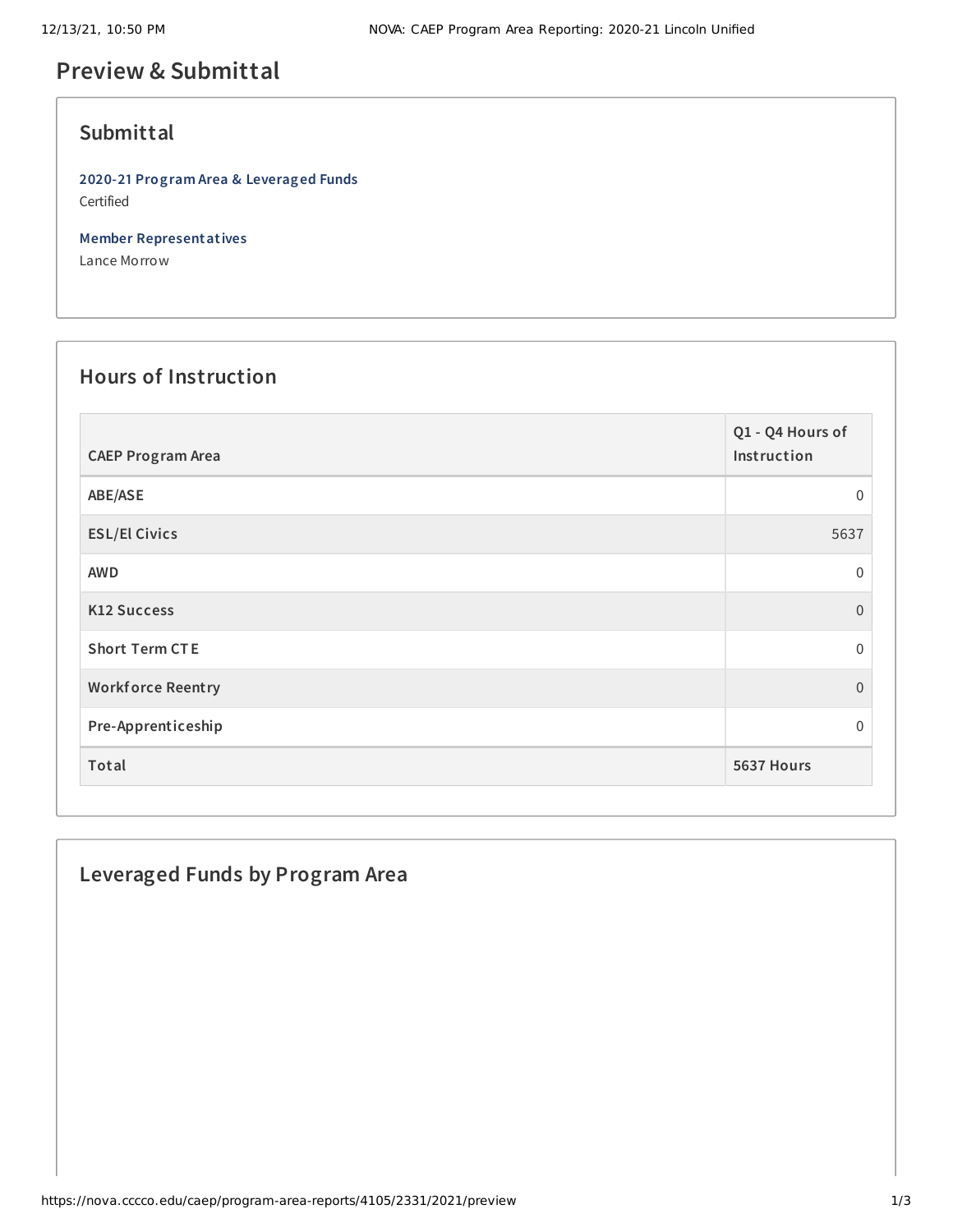| Fund                                         | ABE/ASE | ESL/El<br>Civics | <b>AWD</b> | K12<br><b>Success</b> | Short<br>Term<br><b>CTE</b> | Workforce<br>Reentry | Pre-<br>Apprenticeship | Totals    |
|----------------------------------------------|---------|------------------|------------|-----------------------|-----------------------------|----------------------|------------------------|-----------|
| California Adult<br><b>Education Program</b> | \$0     | \$125,000        | \$0        | \$0                   | \$0                         | \$0                  | \$0                    | \$125,000 |
| <b>CalWORKs</b>                              | \$0     | \$0              | \$0        | \$0                   | \$0                         | \$0                  | \$0                    | \$0       |
| NonCredit                                    | \$0     | \$0\$            | \$0        | \$0                   | \$0                         | \$0                  | \$0                    | \$0       |
| <b>Perkins</b>                               | \$0     | \$0              | \$0        | \$0                   | \$0                         | \$0                  | \$0                    | \$0       |
| <b>LCFF</b>                                  | \$0     | \$9,381          | \$0        | \$0                   | \$0                         | \$0                  | \$0                    | \$9,381   |
| Fees                                         | \$0     | \$0              | \$0        | \$0                   | \$0                         | \$0                  | \$0                    | \$0       |
| K12 Adult Ed Jail<br><b>Funds</b>            | \$0     | \$0              | \$0        | \$0                   | \$0                         | \$0                  | \$0                    | \$0       |
| <b>WIOA II</b>                               | \$0     | \$0              | \$0        | \$0                   | \$0                         | \$0                  | \$0                    | \$0       |
| Contracted<br><b>Services</b>                | \$0     | \$0              | \$0        | \$0                   | \$0                         | \$0                  | \$0                    | \$0       |
| Totals                                       | \$0     | \$134,381        | \$0        | \$0                   | \$0                         | \$0                  | \$0                    | \$134,381 |

## **Certification**

**50 Delta Sierra Adult Education Alliance (DSAEA) - Primary Contact**

**Dr. Heather Maloy** CAEP Coordinator/Project Director for DSAEA Regional Transitions [hmaloy@deltacollege.edu](mailto:hmaloy@deltacollege.edu)

**Jeff Dundas School For Adult s** Principal [jdundas@stocktonusd.net](mailto:jdundas@stocktonusd.net)

Appro ved by Dr. Heather Maloy

**12/13/2021 02:50 PM PST**